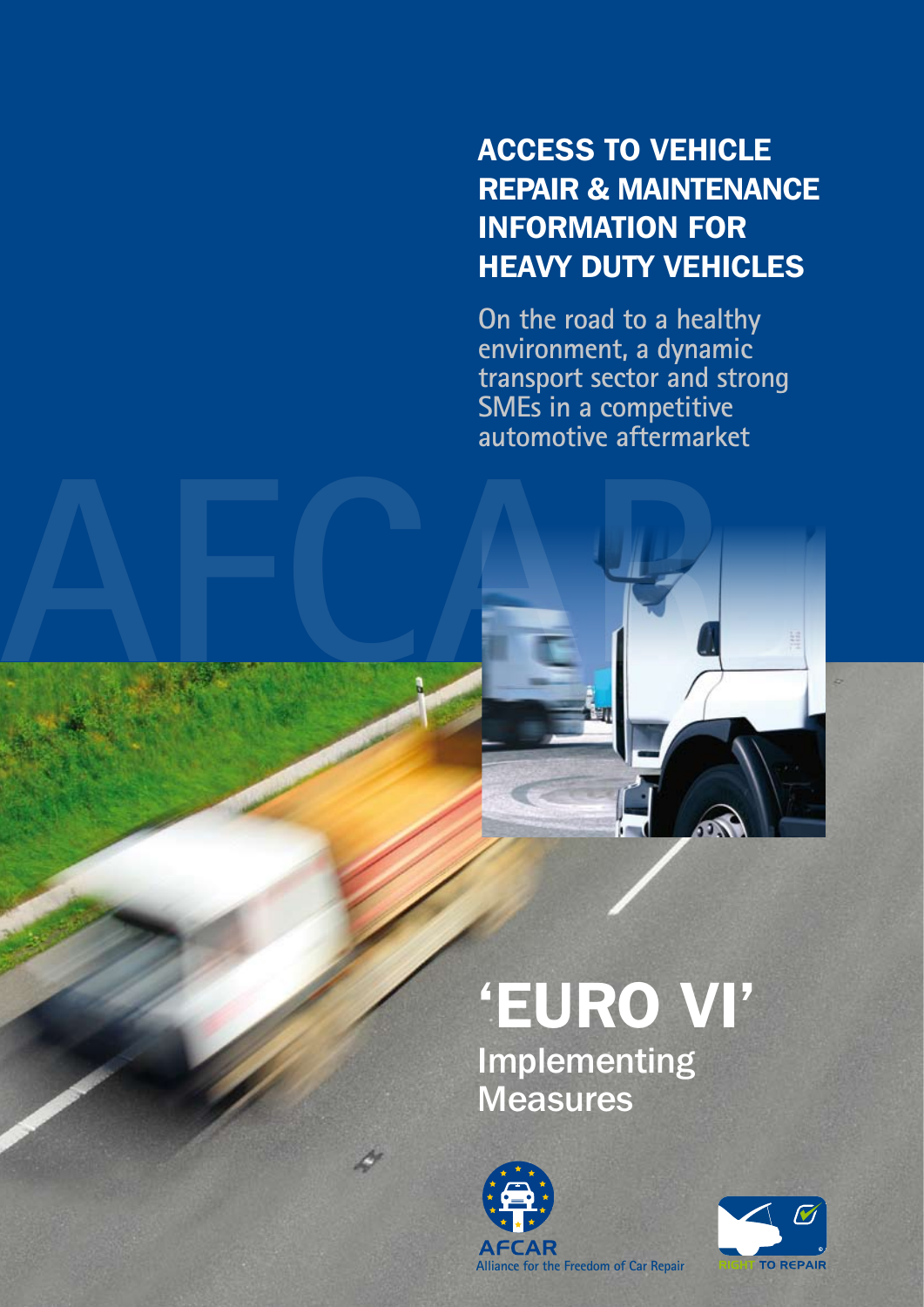

*In the EU-27, there are 38 million registered commercial and heavy duty vehicles (***HDV***). In a competitive service and repair market, every vehicle owner should be free to decide who works on their vehicles. Affordable choices are essential since all warranty, safety and environmental compliances must be assumed. Hence, full access to repair and maintenance information (***RMI***), training, spare parts, multi-brand tools is crucial. These requirements are as important for HDVs as they are for light duty vehicles and passenger cars.* 



## Four Compelling Reasons to transfer the 'Access to Repair Information' Clauses from 'Euro 5/6' to 'Euro VI' Heavy Duty Vehicles. **d**<br>the

**On 18th June 2009, the European Parliament and the Council took on board the political principles of access to technical information for independent operators, when they adopted Regulation N° 595/2009 for Heavy Duty Vehicles. Currently, via the Comitology procedure, the European Commission is drafting technical implementing measures. Detailed technical provisions are crucial to 'translate' agreed political principles into vehicle-specific technical requirements, e.g. for the diagnostic connector, fault codes, or for the test tools.**

AFCAR calls on the European Commission and EU Member States to take this opportunity to transfer the technical details of the Euro 5/6 Regulation N° 692/2008 on access to vehicle repair and maintenance information into the Euro VI implementing measures to Regulation (EC) No 595/2009.



## The heavy-duty vehicles sector: not different from the light duty sector.

## Independents take care of Heavy Duty Vehicles.

The heavy duty sector is identical in many ways to the car sector; both have :

- **authorised and independent workshops,**
- **roadside assistance and repair organisations,**
- **individual and business customers,**
- **fleet maintenance repairers.**

As volume of vehicles in the heavy duty sector is lower it follows that repair shops are more thinly distributed. Also, there is a significant number of fleet operators who carry out their own repair and maintenance work. These fleets are often composed of multiple brands. Thus they require multi-brand repairers located in the vicinity to ensure that all vehicles can be maintained and repaired whenever and wherever necessary.

## Detailed technical RMI provisions to ensure a competitive transport sector.

Europe's economy is inextricably dependent on mobility. Road transport is a key vertebra in the backbone of a strong and dynamic EU. Commercial vehicles are a vital link between producers and businesses, bringing goods and services to consumers.

HDV breakdowns are costly for the vehicle and for its load. Repairers are expected to deliver high speed repairs wherever the vehicle is located.

To avoid unnecessary breakdowns commercial vehicles must be regularly serviced and repaired anywhere in Europe. Therefore, the availability of detailed technical information is critical for the livelihood of transport companies.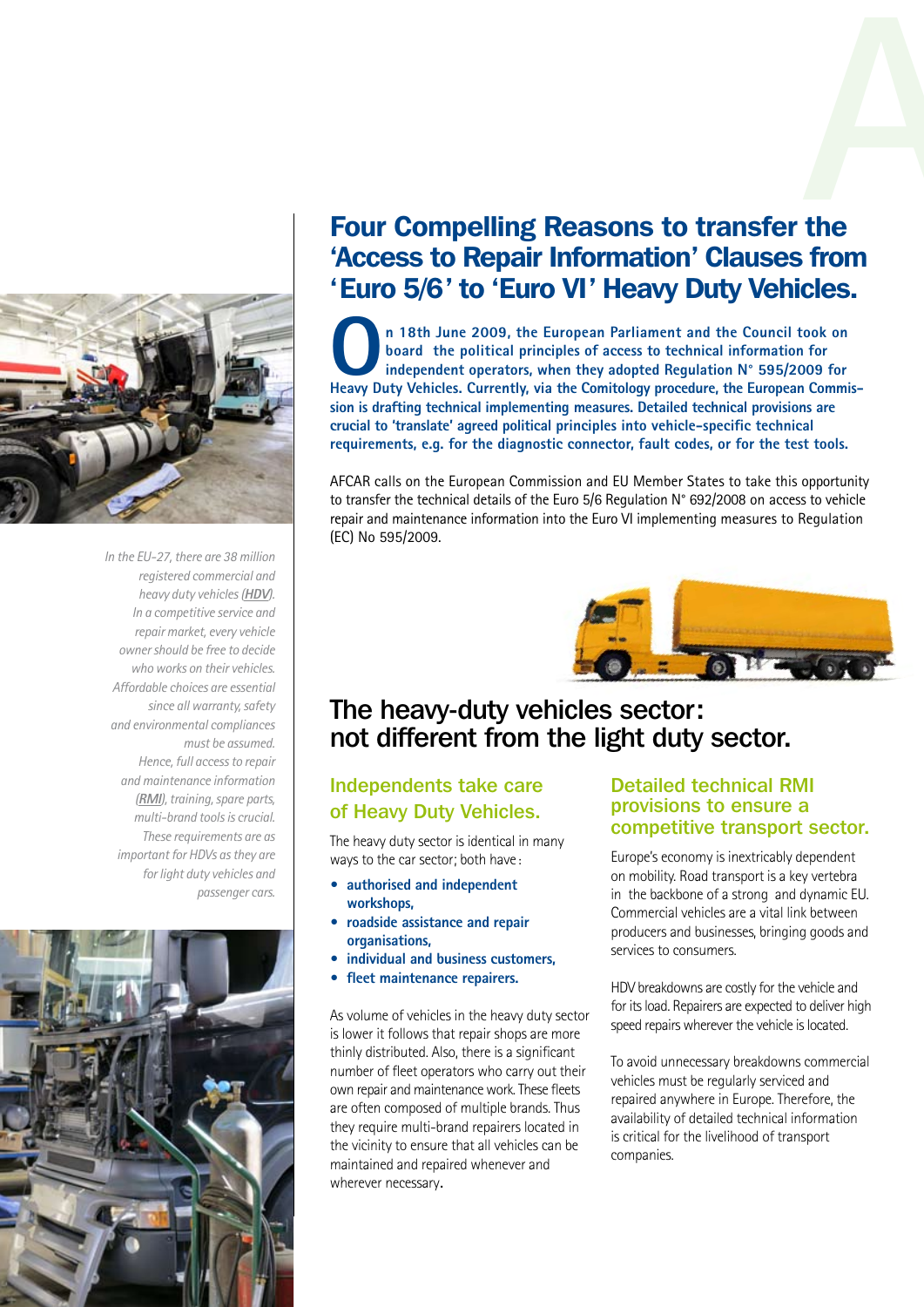

#### 'Open reparability' to meet environmental challenges.

The independent market supports the Commission's initiatives to reduce emissions of commercial vehicles with the obvious health improvements for the environment.

In order to ensure that heavy duty vehicles conform to EU emission standards throughout their entire life-cycle, they require regular inspection, servicing and repair. Many new contracts have a carbon footprint clause which demands that fleet companies can demonstrate their green credentials.

Thus detailed technical provisions are essential to maintain the functionality, safety and environmental compliance of vehicles. It is crucial that independent market operators have unrestricted access to the on-board-diagnostic (OBD) systems and all technical information, replacement parts, tools and test equipment necessary to accurately diagnose, service and repair vehicles. This is also important for carrying out remedial work associated with periodic inspection and testing.

## For a sound SME landscape in Europe.

70% to 80% of all fleet owners are small and medium-sized entrepreneurs (SMEs) with small fleets often composed of a variety of brands (craftsmen, delivery vans, for catering services, bakery etc.). Only 20% to 30% of fleet owners are big companies acting Europe-wide.

In opposition to a large part of these fleet customers, the vast majority of SMEs mostly buys vehicles, but calculable repair services are not within a product package but bought separately from independent repairers. Thus, both simple and also unscheduled repair services of a large part of the HDV sector are ordered separately or only if necessary.

Therefore, all these owners of duty or commercial vehicles need competitive local and Europe-wide repair services from independent operators. These are offered by aftermarket operators who, being themselves SMEs, form the backbone of Europe's independent and multi-brand repair market. They help to keep jobs in the EU, in contrast to the recent trend of outsourcing in global vehicle manufacturing.

## There is just one specific feature to HDV:

## Multi-Stage Built Type-Approval.

In majority, a heavy duty vehicle is built in its entirety by one manufacturer. However, there are instances where a number of separate manufacturers are involved in constructing the complete vehicle (known as a "multi-stage" build). In these cases, different manufacturers are involved in separate stages of the type-approval (e.g. the engine, chassis, cabin, cargo or load area).

The European legislator has addressed this situation and has made sure that the legal responsibility to provide technical information is with the final manufacturer as well as with the manufacturer responsible for each part of type-approval.



## Did you know?

*In Germany ADAC, the roadside assistance and rescue service responded to 110.000 truck call-outs in 2009. In the United Kingdom RAC Commercial Assistance (RACCA) responded to 36.000 call-outs. They perform roadside repairs covering the electronics, tyres, brakes or engines of heavy duty trucks.* 

*Electronic systems' problems are the biggest cause of breakdowns. To quickly diagnose and get the truck, bus or coach back to the road, roadside rescuers have to use mobile multi-make diagnostic tools. Therefore enhanced OBD information is needed in the Euro VI technical legislation.*